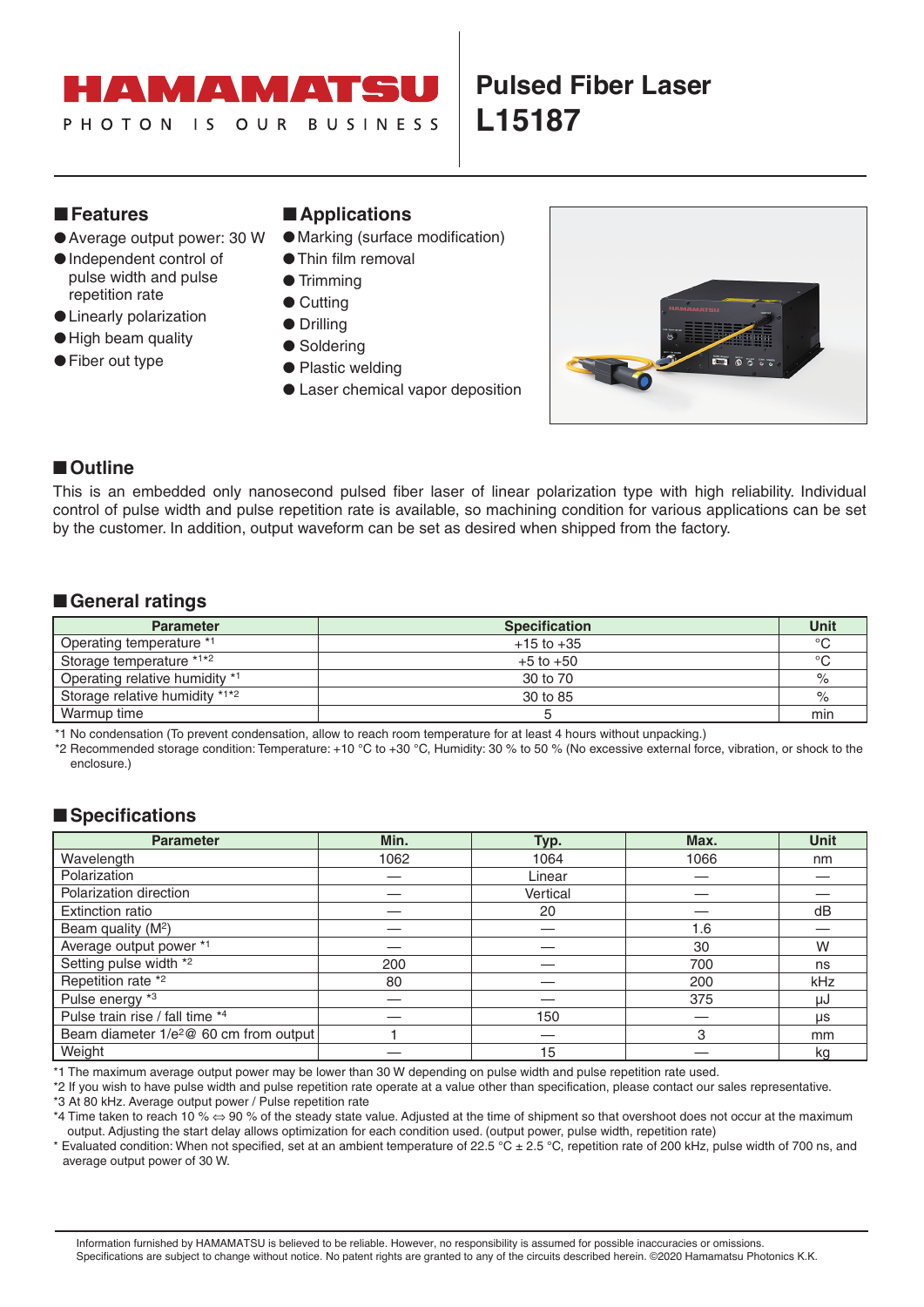

Figure 3: Beam profile (at 30 W output power)



LEE7B73022

Figure 4: Dimensions (unit: mm)

●**Output section**



●**Laser main unit**

LJA7B740023

Figure 2: Square output waveform with customizing (example)



LJA7B740021 LJA7B740022